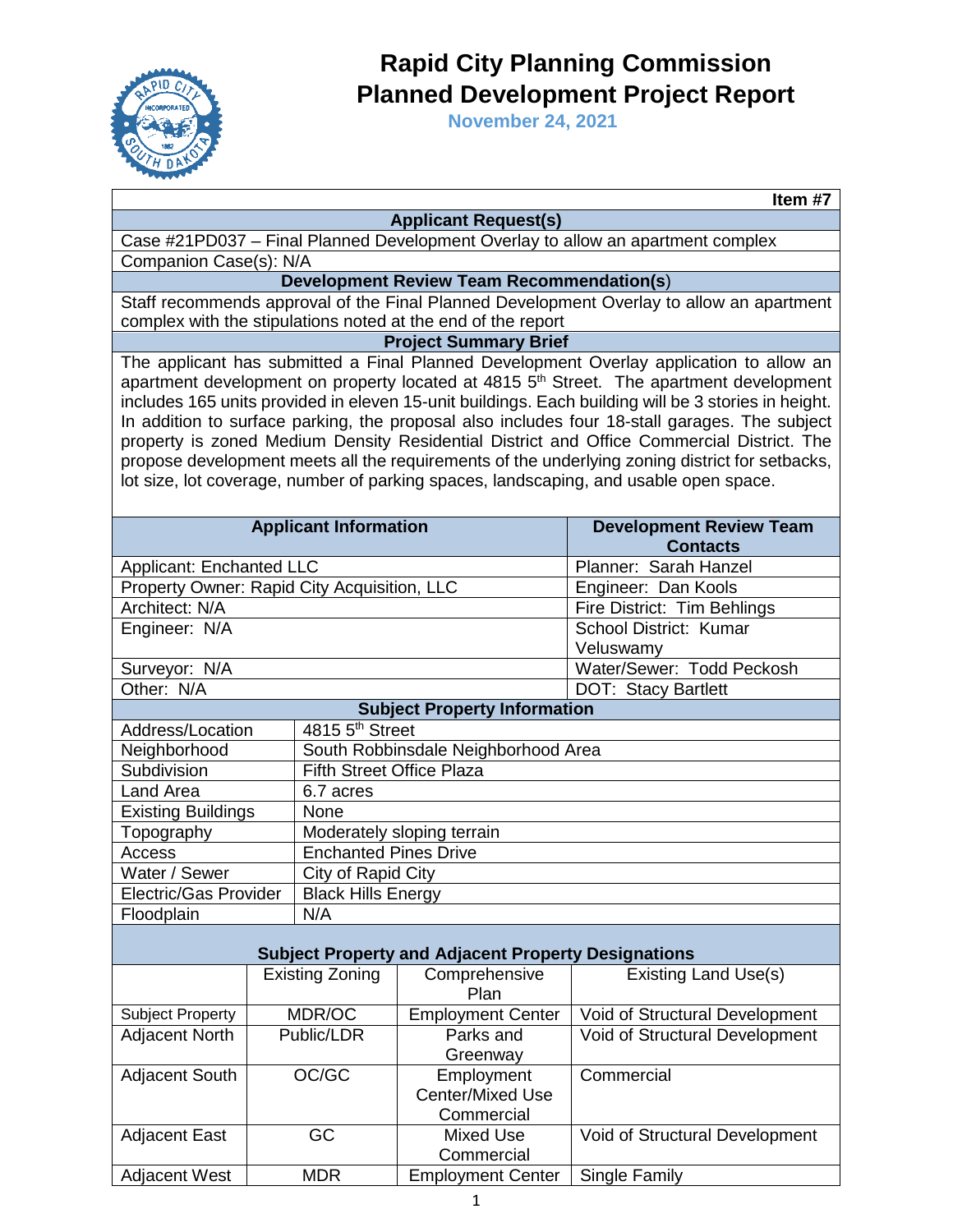

## **Comprehensive Plan Future Land Use**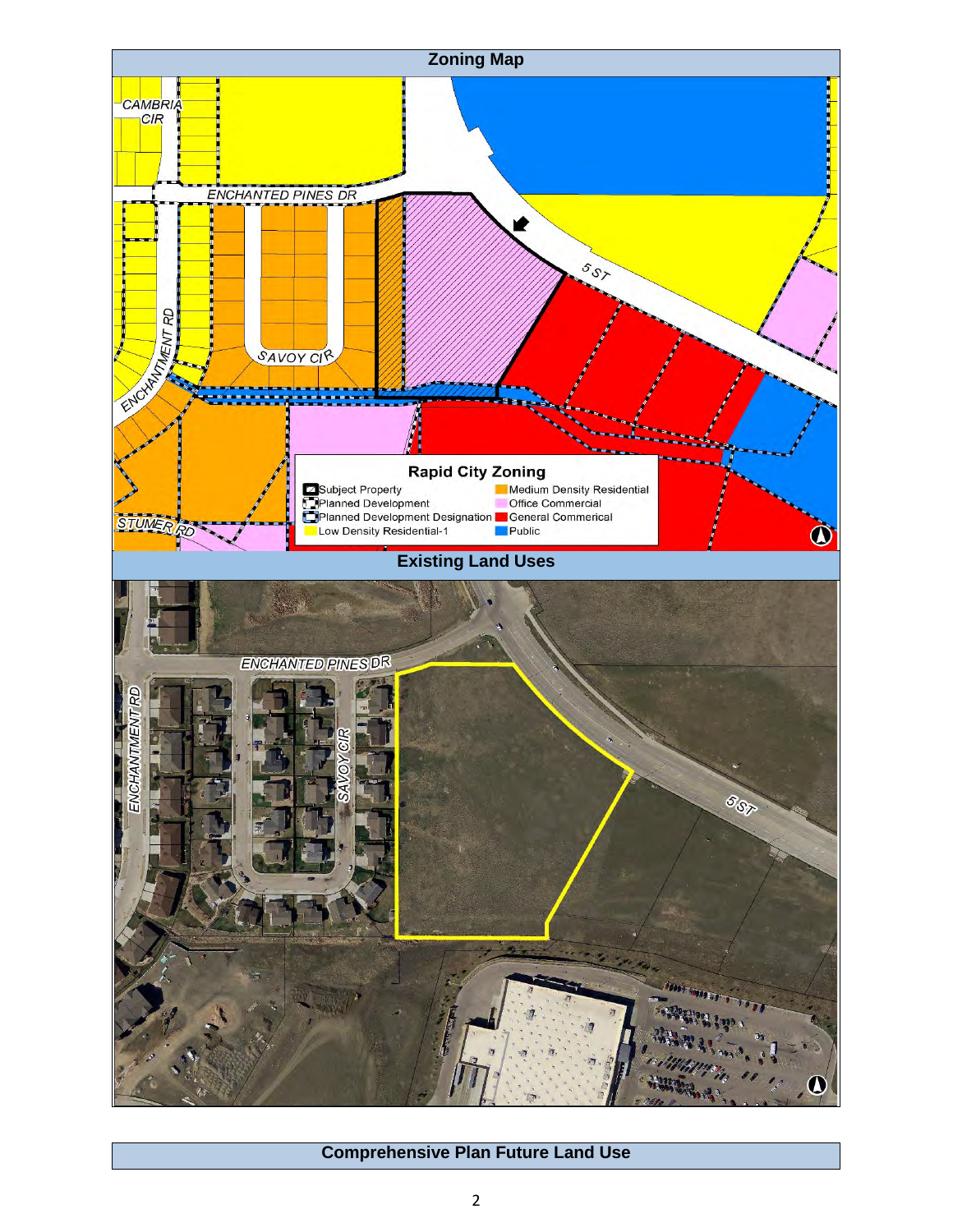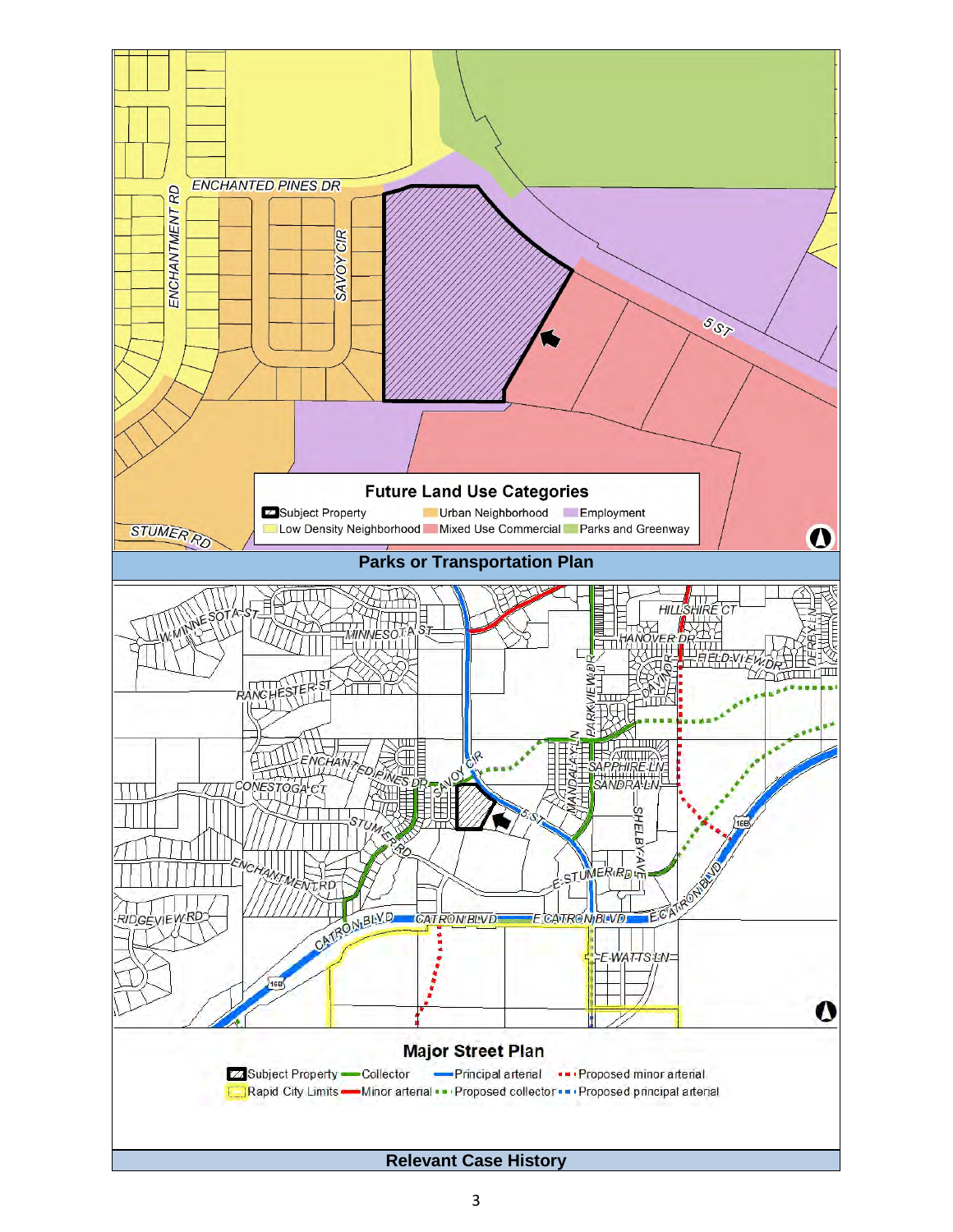| Case/File#                          | <b>Date</b>                       | <b>Request</b> |                                             |                     | <b>Action</b>      |
|-------------------------------------|-----------------------------------|----------------|---------------------------------------------|---------------------|--------------------|
|                                     |                                   |                |                                             |                     |                    |
|                                     |                                   |                | <b>Relevant Zoning District Regulations</b> |                     |                    |
|                                     | <b>Medium Density Residential</b> |                | <b>Required</b>                             |                     | <b>Proposed</b>    |
|                                     | <b>District/Office Commercial</b> |                |                                             |                     |                    |
| <b>District</b>                     |                                   |                |                                             |                     |                    |
| Lot Area                            |                                   |                | 252,500 square feet                         | 291,852 square feet |                    |
| Lot Width                           |                                   |                | 100 feet                                    |                     | 391                |
|                                     | <b>Maximum Building Heights</b>   |                | 3 stories or 35 feet                        |                     | 3 stories, 28 feet |
| <b>Maximum Density</b>              |                                   |                | 30%                                         |                     | 25%                |
|                                     | Minimum Building Setback:         |                |                                             |                     |                    |
| Front<br>$\bullet$                  |                                   |                | 25 feet                                     |                     | 66 feet            |
| Rear<br>$\bullet$                   |                                   |                | 25 feet                                     | 29 feet             |                    |
| Side<br>$\bullet$                   |                                   |                | 12 feet                                     | 93 feet             |                    |
| <b>Street Side</b><br>$\bullet$     |                                   |                | N/A                                         | 74 feet             |                    |
| Minimum Landscape                   |                                   |                |                                             |                     |                    |
| Requirements:                       |                                   |                |                                             |                     |                    |
| # of landscape points<br>$\bullet$  |                                   |                | 219,254                                     |                     | 252,250            |
| # of landscape islands<br>$\bullet$ |                                   |                | 5<br>$\Omega$                               |                     |                    |
| Usable Open Space                   |                                   |                | 66,000<br>71,099                            |                     |                    |
| Minimum Parking Requirements:       |                                   |                |                                             |                     |                    |
| # of parking spaces                 |                                   |                | 248                                         | 260                 |                    |
| # of ADA spaces                     |                                   |                | 7                                           | 12                  |                    |
| Signage                             |                                   |                | Pursuant to the RCMC                        |                     | N/A                |
| Fencing                             |                                   |                | Pursuant to the RCMC                        |                     | N/A                |

|                                                                                                                                                             | Planning Commission Criteria and Findings for Approval or Denial                                                                                                                                                                                                                                                                                                                                                                                                                                                                                                                                                                                                                                                                                                                                                                                                                                       |  |  |  |
|-------------------------------------------------------------------------------------------------------------------------------------------------------------|--------------------------------------------------------------------------------------------------------------------------------------------------------------------------------------------------------------------------------------------------------------------------------------------------------------------------------------------------------------------------------------------------------------------------------------------------------------------------------------------------------------------------------------------------------------------------------------------------------------------------------------------------------------------------------------------------------------------------------------------------------------------------------------------------------------------------------------------------------------------------------------------------------|--|--|--|
|                                                                                                                                                             | Pursuant to Section 17.50.050(F)5 of the Rapid City Municipal Code the Planning                                                                                                                                                                                                                                                                                                                                                                                                                                                                                                                                                                                                                                                                                                                                                                                                                        |  |  |  |
|                                                                                                                                                             | Commission shall consider the following criteria for a Planned Development Overlay:                                                                                                                                                                                                                                                                                                                                                                                                                                                                                                                                                                                                                                                                                                                                                                                                                    |  |  |  |
| <b>Criteria</b>                                                                                                                                             | <b>Findings</b>                                                                                                                                                                                                                                                                                                                                                                                                                                                                                                                                                                                                                                                                                                                                                                                                                                                                                        |  |  |  |
| 1. There are certain conditions<br>pertaining to the particular piece<br>of property in question because of<br>its size, shape, or topography:              | The subject property is zoned Medium Density Residential<br>District and Office Commercial District. Apartment<br>dwellings with one primary structure are a permitted use in<br>these zoning districts. The Planned Development Overlay<br>was created as a land use tool to evaluate the compatibility<br>of multi-structure apartment development with its<br>surrounding context. The proposed development includes<br>eleven 15-unit buildings, for a total of 165 units, which will<br>be constructed in one phase. Four 18-stall garages are also<br>being constructed as part of the proposal.                                                                                                                                                                                                                                                                                                 |  |  |  |
| 2.<br>The application of these<br>regulations to this particular piece<br>of property would create a<br>practical<br>difficulty<br>undue<br>or<br>hardship: | The proposed development meets all the requirements of<br>the underlying zoning district for setbacks, lot size, lot<br>coverage, number of parking spaces, landscaping, and<br>usable open space. The parking regulations require 248<br>parking spaces and 7 ADA spaces. The applicant is<br>proposing to provide 260 parking spaces, with 12 ADA<br>spaces which is in excess of the minimum requirement.<br>However, based on the number of parking spaces, four<br>landscape islands are required. Upon submittal of a<br>building permit, the site plan must be revised to provide 4<br>landscape islands. Based on the design of the parking<br>layout, this may be difficult to achieve. The applicant has<br>the option of seeking an Exception to waive this<br>requirement if it can be provided that the hardscape created<br>by the large paved area is being buffered with vegetation in |  |  |  |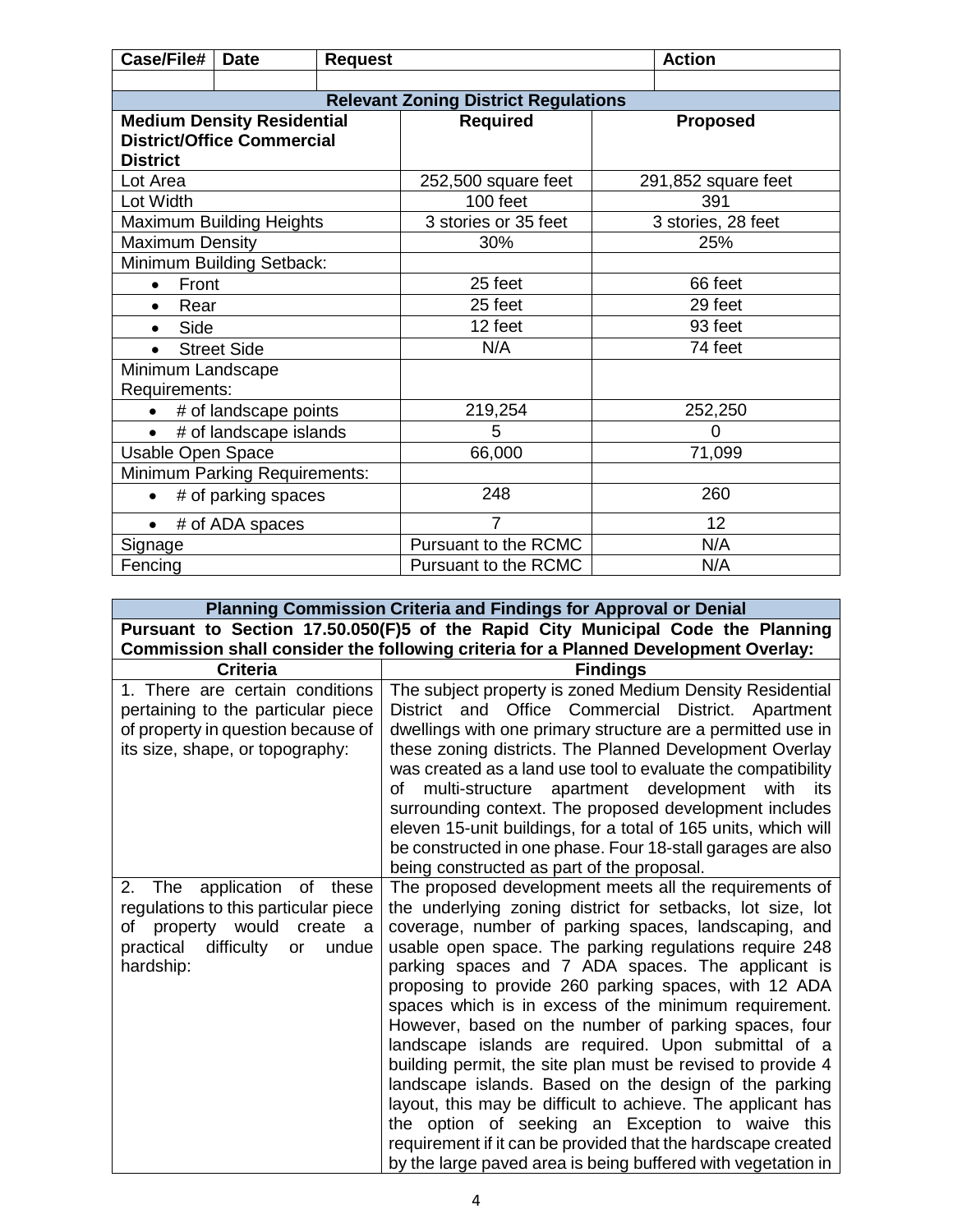|                                                                                                                                                                                                                                               | other areas. Usable open space, at a ratio of 400 square<br>feet of open space for each unit, is being provided on the<br>site in the form of grassy areas between the buildings that<br>are separated from local street traffic. These areas can be<br>used for mingling and outdoor activities. Landscaping is<br>being provided on-site in compliance with the requirements<br>of the<br>Rapid City Municipal Code.<br>The Planned<br>Development Overlay tool allows the review of multiple<br>structures on one property in zoning districts where multi-<br>family development is allowed. |
|-----------------------------------------------------------------------------------------------------------------------------------------------------------------------------------------------------------------------------------------------|--------------------------------------------------------------------------------------------------------------------------------------------------------------------------------------------------------------------------------------------------------------------------------------------------------------------------------------------------------------------------------------------------------------------------------------------------------------------------------------------------------------------------------------------------------------------------------------------------|
| 3. Exceptions to the underlying<br>zoning district, if granted, would<br>not cause undue hardship to the<br>public<br>good<br>impair<br>the<br>or<br>purposes and intent of these<br>regulations:                                             | No Exceptions are being requested. The Future Land Use<br>Designation for this property is Employment Center, which<br>supports the Office Commercial Zoning District. Apartment<br>dwellings with one primary structure are a permitted use in<br>the Office Commercial Zoning District. The proposed<br>development of multiple structures is being reviewed<br>through the Planned Development Overlay process.                                                                                                                                                                               |
| 4. A literal interpretation of this<br>would<br>deprive<br>the<br>chapter<br>applicant of rights that others in<br>the same district are allowed:                                                                                             | The zoning of the property supports the development of<br>multiple family residential structures. The adjacent property<br>to the east is zoned General Commercial District and is<br>void of structural development. The adjacent property to<br>the west is zoned Medium Density Residential District and<br>is developed with single family homes. The proposed<br>development creates a transition from more intense uses<br>along 5 <sup>th</sup> Street, an arterial street on the City's Major Street<br>Plan, to less intense uses along Enchanted Pines Drive, a<br>collector street.   |
| 5. Any adverse impacts will be<br>reasonably mitigated:                                                                                                                                                                                       | The property is accessed from Enchanted Pines Drive, a<br>collector street. The Public Works Department has<br>approved an Exception request to waive the requirement<br>for a Traffic Impact Study. The applicant will be required to<br>demonstrate that all drainage requirements and the<br>provision of utilities are designed in compliance with City<br>regulations upon submittal of a building permit.                                                                                                                                                                                  |
| 6. The requested exception to the<br>underlying<br>district<br>zoning<br>standards is<br>an alternative or<br>innovative<br>practice<br>that<br>achieves<br>reasonably<br>the<br>objective of the existing standard<br>sought to be modified: | The Final Planned Development Overlay allows multi-<br>structure development to be reviewed on a case-by-case<br>basis for compatibility within a neighborhood.<br>In this<br>instance, the surrounding property is zoned General<br>Commercial District and Medium Density Residential<br>District. The adjacent property to the west, developed with<br>single family homes, will be separated by the 29-foot<br>setback. The proposed development is in compliance with<br>the City's Comprehensive Plan.                                                                                     |

**Planning Commission Comprehensive Plan Policy Guidance for Approval or Denial In considering an application for approval or denial the Planning Commission finds that the application either complies or does not comply with the following values, principles, goals, and policies within the Rapid City Comprehensive Plan:**

|                 | <b>Comprehensive Plan Conformance - Core Values Chapters</b>                                                                                                                                                                                                         |
|-----------------|----------------------------------------------------------------------------------------------------------------------------------------------------------------------------------------------------------------------------------------------------------------------|
|                 | A Balanced Pattern of Growth                                                                                                                                                                                                                                         |
| <b>BPG-3.1A</b> | Balanced Uses: The goal is to support a balanced mix of residential,<br>commercial, employment, public uses, parks, and green space throughout the<br>community. The apartment development introduces a diversified housing option<br>for employees within the area. |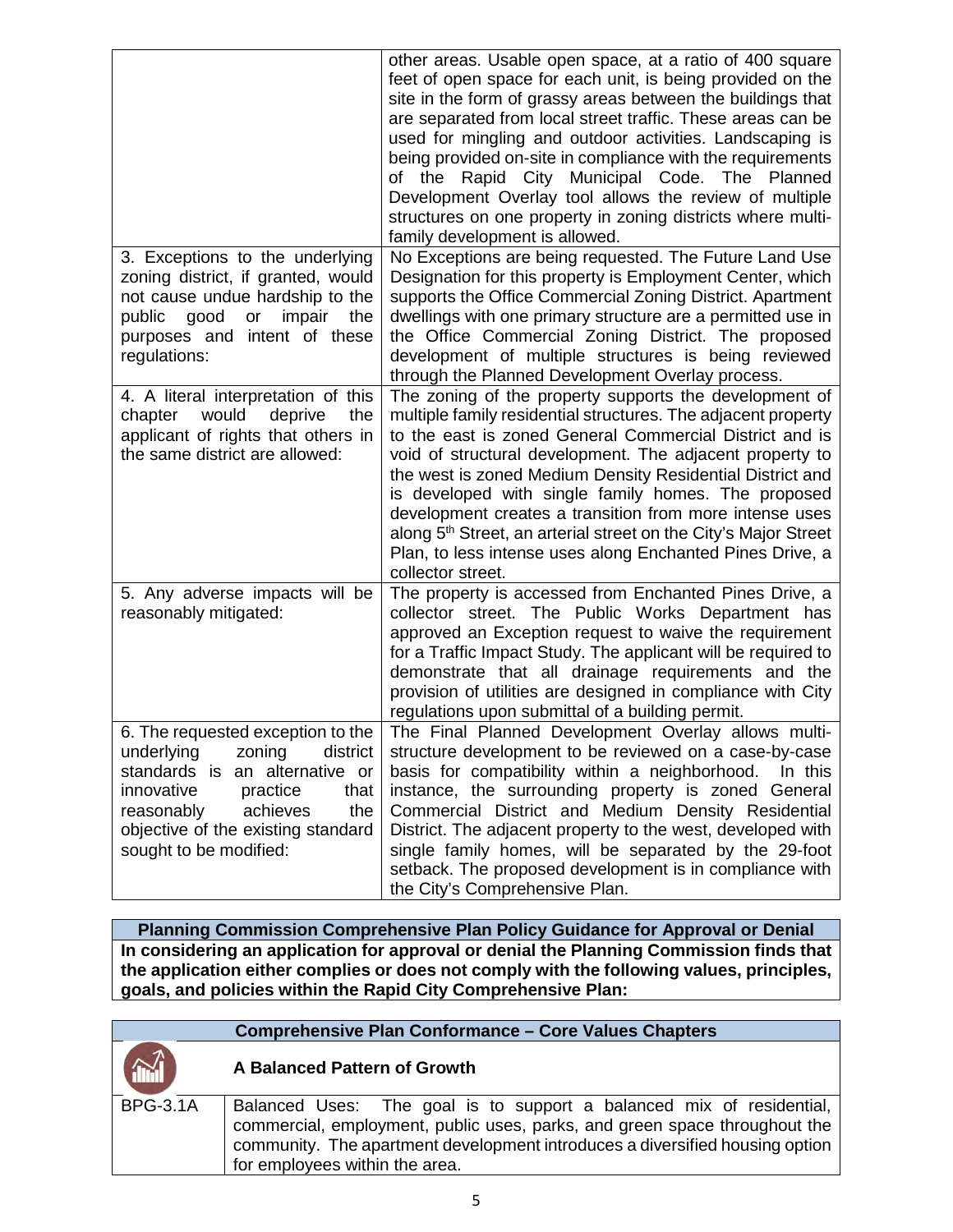|                 | A Vibrant, Livable Community                                                                                                                                                                                                                                                                                                                                                                                               |
|-----------------|----------------------------------------------------------------------------------------------------------------------------------------------------------------------------------------------------------------------------------------------------------------------------------------------------------------------------------------------------------------------------------------------------------------------------|
| $LC-2.1C$       | Variety of Housing Types: The goal is to encourage new neighborhoods that<br>contain a mix of housing types, with high density and multi-family housing near<br>collector and arterial streets.                                                                                                                                                                                                                            |
|                 | A Safe, Healthy, Inclusive, and Skilled Community                                                                                                                                                                                                                                                                                                                                                                          |
| N/A             | N/A                                                                                                                                                                                                                                                                                                                                                                                                                        |
| ்6்             | <b>Efficient Transportation and Infrastructure Systems</b>                                                                                                                                                                                                                                                                                                                                                                 |
| $T1-2.1A$       | Major Street Plan Integration: The goal is to integrate the Major Street Plan into<br>land use planning and the development review process in order to ensure the<br>development and maintenance of a complete roadway network. Fifth Street is<br>identified as a principal arterial street on the Major Street Plan. Access will be<br>taken from Enchanted Pines Drive, a collector street on the Major Street Plan.    |
|                 | <b>Economic Stability and Growth</b>                                                                                                                                                                                                                                                                                                                                                                                       |
| <b>EC-1.2A</b>  | Housing Stock: The goal is to maintain diverse and attractive housing options<br>close to employment areas and to encourage infill development and<br>redevelopment near major employment centers.                                                                                                                                                                                                                         |
|                 | <b>Outstanding Recreational and Cultural Opportunities</b>                                                                                                                                                                                                                                                                                                                                                                 |
|                 | N/A                                                                                                                                                                                                                                                                                                                                                                                                                        |
|                 | <b>Responsive, Accessible, and Effective Governance</b>                                                                                                                                                                                                                                                                                                                                                                    |
| <b>GOV-2.1A</b> | Public Input Opportunities: The proposed Final Planned Development Overlay<br>requires that public notice be advertised in the newspaper and that mailings are<br>sent to property owners within 250 feet of the proposed development. The<br>requested Final Planned Development Overlay is before the Planning<br>Commission for review and approval. The public has an opportunity to provide<br>input at this meeting. |

| <b>Comprehensive Plan Conformance - Growth and Reinvestment Chapter</b> |  |                                                                                                                                                                                                                                                                                                                                                    |  |
|-------------------------------------------------------------------------|--|----------------------------------------------------------------------------------------------------------------------------------------------------------------------------------------------------------------------------------------------------------------------------------------------------------------------------------------------------|--|
| <b>Future Land Use</b>                                                  |  |                                                                                                                                                                                                                                                                                                                                                    |  |
| <b>Plan</b>                                                             |  |                                                                                                                                                                                                                                                                                                                                                    |  |
| Designation(s):                                                         |  | <b>Employment Center</b>                                                                                                                                                                                                                                                                                                                           |  |
| <b>Design Standards:</b>                                                |  |                                                                                                                                                                                                                                                                                                                                                    |  |
| N/A                                                                     |  | The Employment Center Future Land Use Category supports Office Commercial<br>Zoning. Office Commercial zoning creates a transitional area between commercial<br>uses and low density residential neighborhoods. The proposed multi-family<br>development is consistent with the intent of the Rapid City Municipal Code and<br>Comprehensive Plan. |  |

| Comprehensive Plan Conformance - Neighborhood Area Policies Chapter |  |                                                                                                                                                                                                                                   |  |
|---------------------------------------------------------------------|--|-----------------------------------------------------------------------------------------------------------------------------------------------------------------------------------------------------------------------------------|--|
| Neighborhood:   South Robbinsdale Neighborhood Area                 |  |                                                                                                                                                                                                                                   |  |
| <b>Neighborhood Goal/Policy:</b>                                    |  |                                                                                                                                                                                                                                   |  |
| SR-<br><b>NA1.1A</b>                                                |  | Residential Growth: Support expansion and development of new residential<br>neighborhoods in the area, though not adjacent to the landfill property. The<br>proposed apartment complex is consistent with this neighborhood goal. |  |

## **Findings**